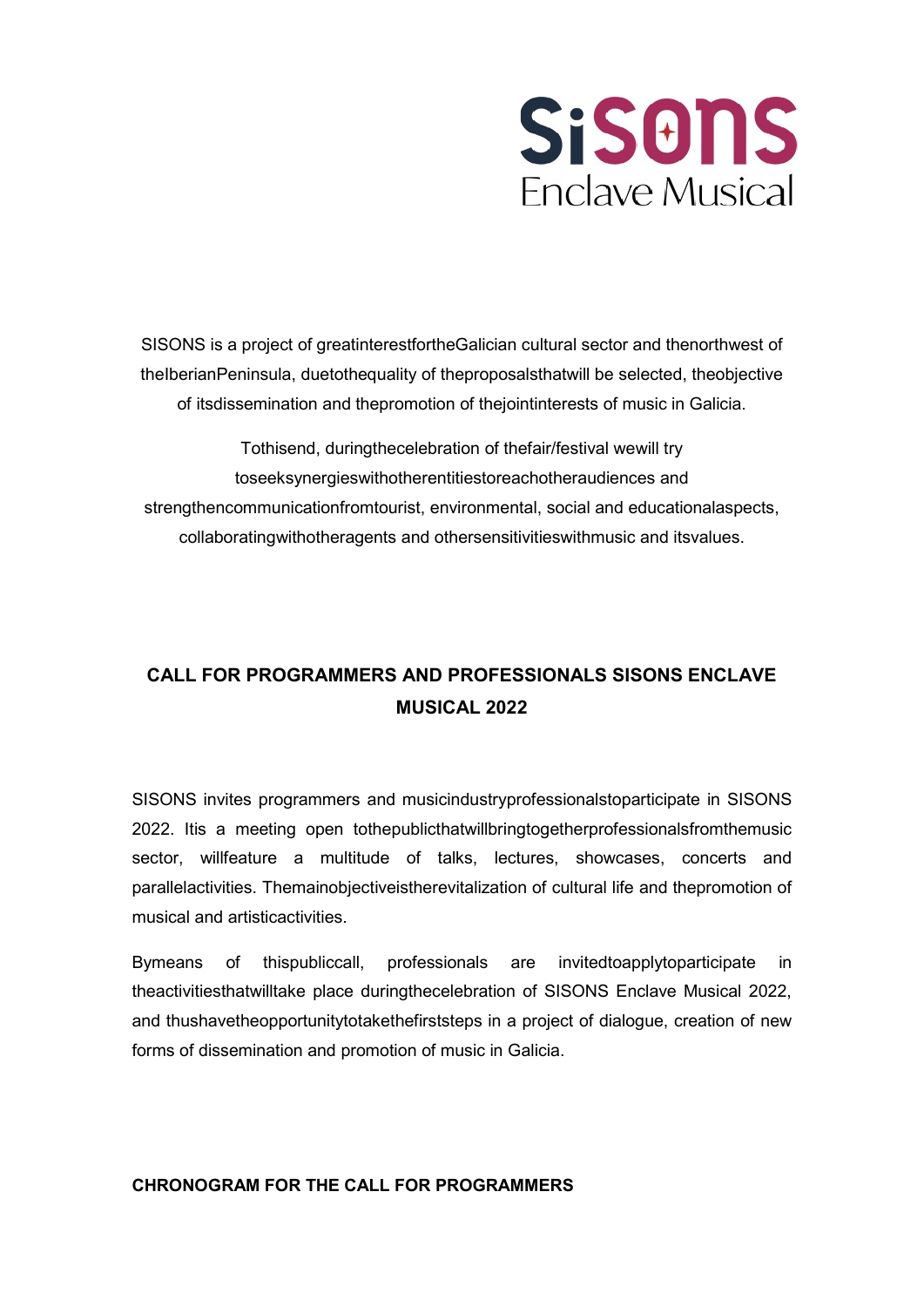Opening: May 13, 2022

Closing date: July 31, 2022

Publication of participants: August 15, 2022

## PARTICIPANTS

Thiscallisaimed at professionals in the sector, public and privateprogramming managers, concert hall programmers, fair and festival programmers, amongothers.

## PRESENTATION OF THE PROPOSAL

Theregistrationprocessmust be carriedoutthroughthe virtual platformwww.sisons.gal

## For PROFESSIONALS and PROGRAMMERS:

1. Accepttheterms and conditions of thecall, as well as thehandling of data bytheorganizingentities of theevent.

2. Complete and finalizetheregistrationwithintheestablisheddeadline. Allthoseregistrationsthat are incomplete, completedafterthedeadlineorthat do notaccepttheestablishedterms and conditionswill be excludedfromtheprocess.

3. Mustprovidedocumentaryproofthattheyhold a position as programmer, whetherpublicorprivate.

4. Byregistering, theparticipantauthorizestheorganizationtotake and publishphotographs of theattendees at theevents in which he/sheparticipates, in ordertopromote and disseminatetheevent.

#### PARTICIPATION OF PROFESSIONALS IN BUSINESS SPEEDMEETINGS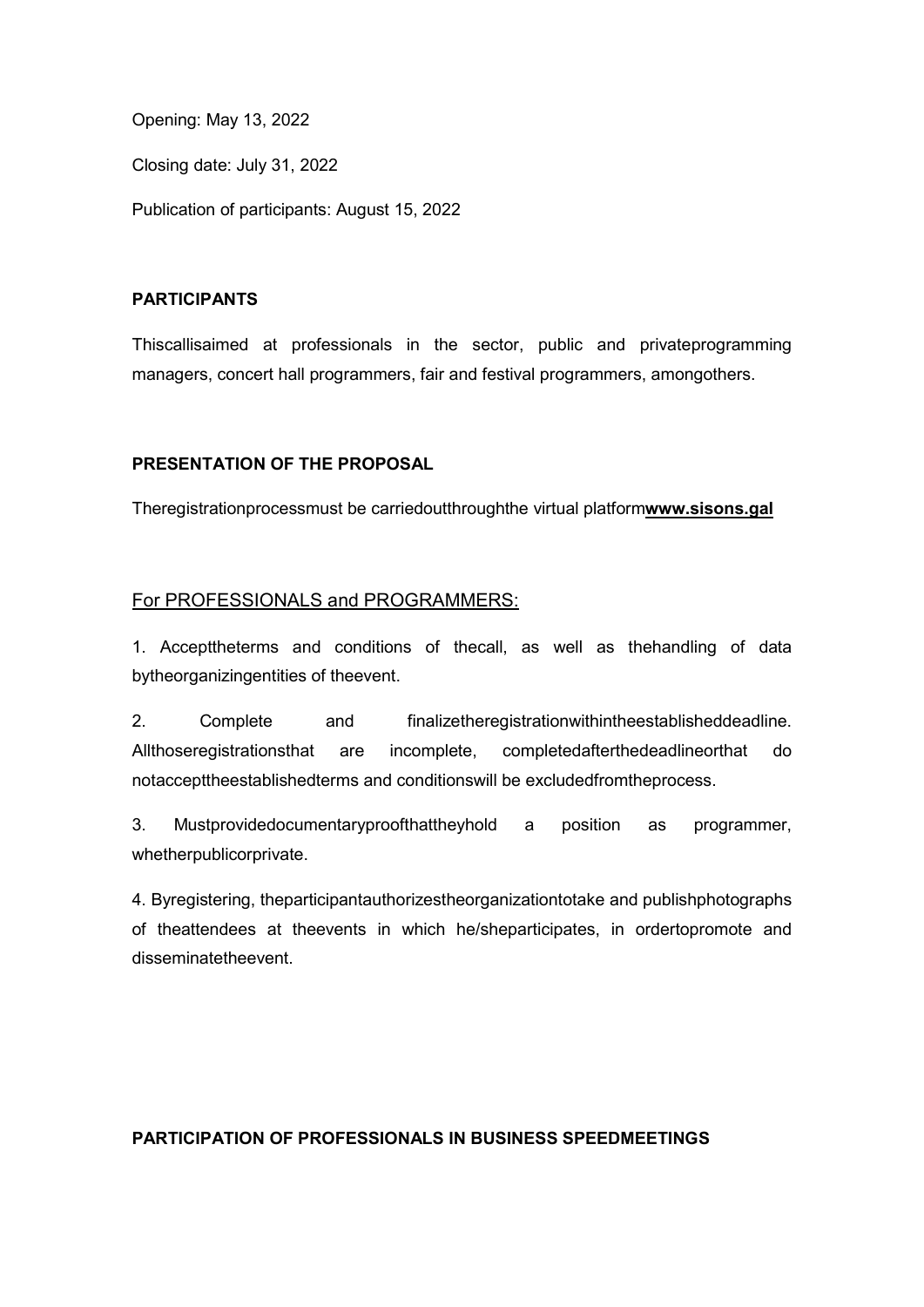Forparticipation in thebusinessroundtablesessions, whichwilltake place on Friday, October 14 from 10:00h to 11:30h and Saturday, October 15 from 11:00h to 12:30h, and withanapproximateduration of 10 minutes, programmerswhowanttoparticipateactively, mayexpressit in thecorresponding box ontheregistrationform, withthepurpose of having a proactive dialogue aboutthe new challenges, concerns and projects of themusicecosystem. Thisactivitywillhave no registrationfeeforprogrammers.

In the case of wantingtoparticipateactively, programmersmustspecifyit in theregistrationform.

#### ABOUT THE ARTISTIC SAMPLES

SISONS willschedulepromotionalpresentationsthatwilllast 30 minutes, lectures... in addition, business rounds will be held, wheresuppliers and demanderswill be abletopresenttheirconcerns and achieve a convergence in theinterests of both.

Theplannedpresentationswill be madebytheartistsselectedbytheorganization and will be aimed at professionalprogrammers and SISONS participants in general.

## RIGHTS AND OBLIGATIONS OF THE PARTICIPANTS

Theparticipants in thecallforentriesundertakewiththeorganization of theeventto:

● Complywiththe rules of copyright protectionwitheach and everyone of theproducts, artisticworks, interpretationsorartistic performances, which are part of theproposalssubmitted.

● Tocertify in documentaryformthattheprogrammers, whetherpublicorprivate, at the time of theexecution of SISONS, are in compliancewith labor and administrativeregulations, presentinganydocumentationreferringtotheactivity, requestedbythe SISONS organizationwithinthe time period and in themannerdeterminedbythelatter.

● Acceptthe bases and regulations of thecallforapplications, as well as anyclarificationormodification of thesame.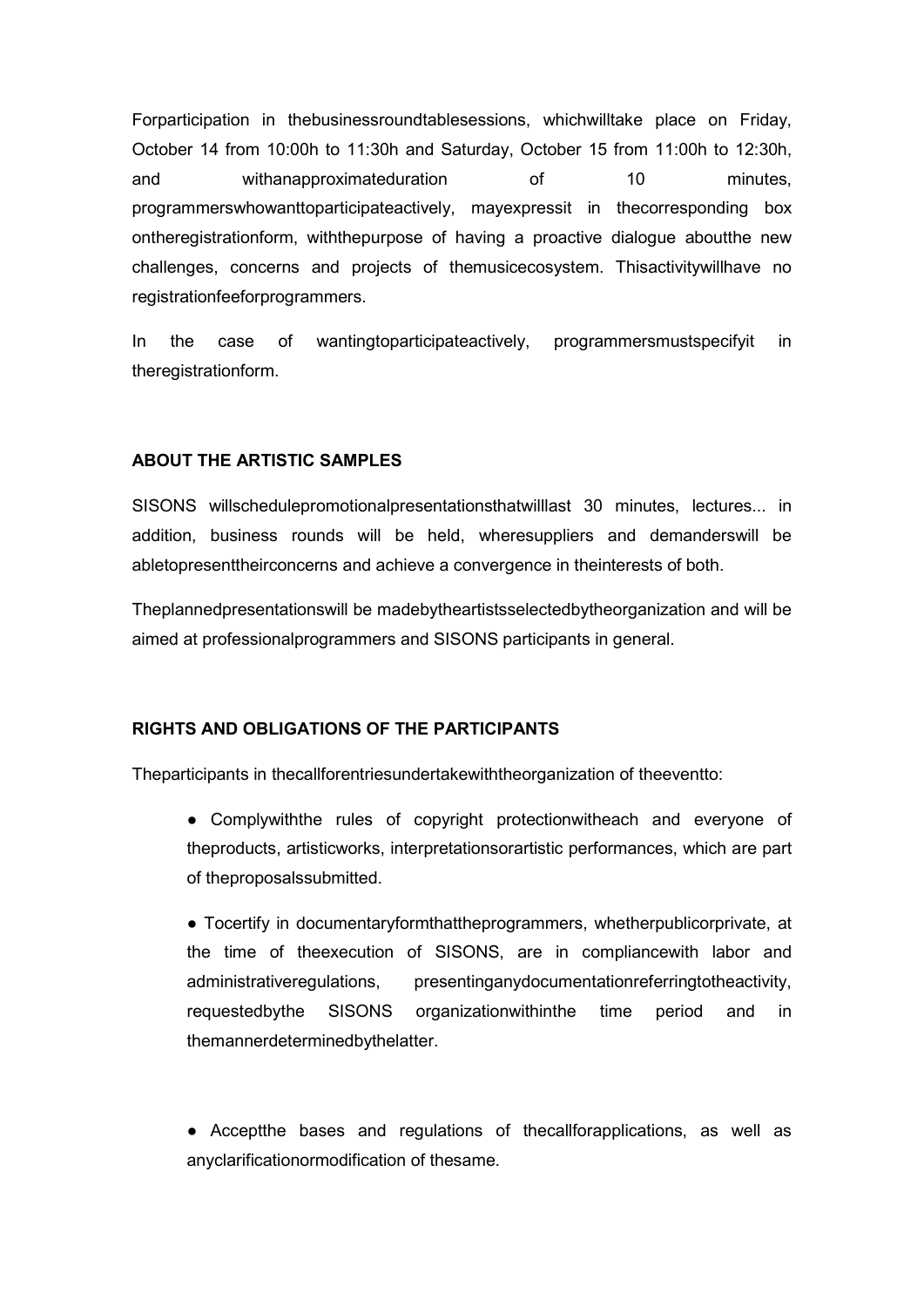Complywiththeconditionsindicated in thisdocument, itbeingunderstoodthattheparticipantmustpracticethemduringtheentireterm of thecall.

• If at any time theinterestedpartyfailstocomplywithone of theseconditions, he/shemay be excludedfromthecallforapplications.

● Accepttheresult of thecall and activelyparticipate.

● Attend and participate in SISONS 2022 to be heldbetweenOctober 13 and 16 in Santiago de Compostela.

● Professional programmersinterested in participating in theestablishedevents and activities, shouldtakeintoaccountthattheorganizationwillassumethecosts of overnight stay and mealsfortheattendeesforthe 13th and 14th of October.

Important: Theorganizationwillcoverthecosts of accommodation and mealsfor 30 places forprogrammers.

#### DUTIES OF THE ORGANIZATION

●

Provideproperlyequippedspacesforthedifferentactivitiesorganizedfortheparticipat ion of programmers.

● Develop a coordinatedwork plan thatallowsforthecorrectexecution of presentations, speedmeetings and showcases.

Convene and invite programmers, producers and otherprofessionalsinterested in the cultural offer.

● Organize and coordinate SISONS 2022 to be heldfromOctober 13 to 16, 2022 in Santiago de Compostela.

For more informationabouttheregistrationprocessforartists and professionalspleasecontact email: